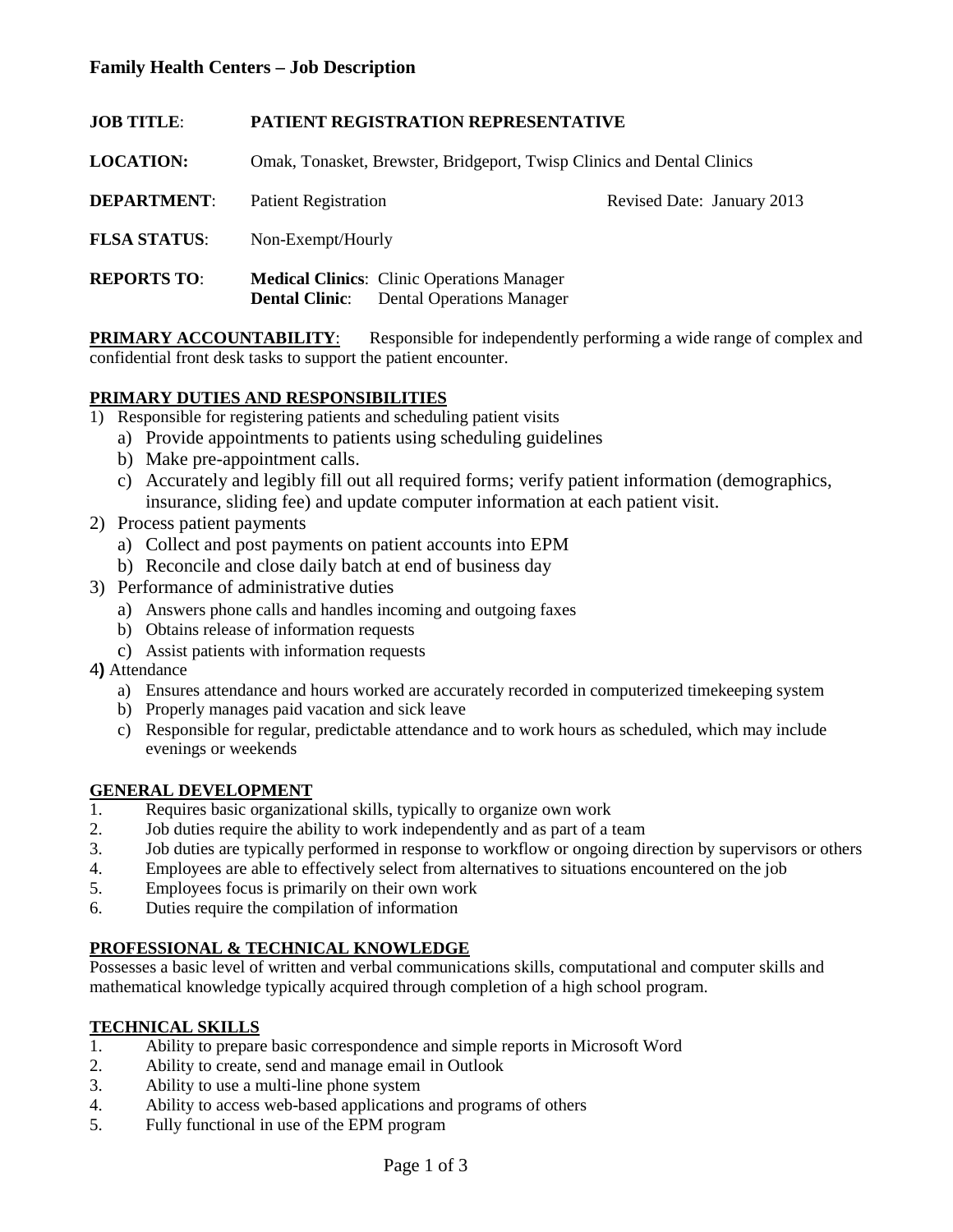### **COMMUNICATION SKILLS**

- 1) Employee is required to effectively communicate using FHC's core values; the **Core Dimensions**
	- a) **R**espect—using manners and appropriate language; maintaining a person's dignity and confidentiality; giving credit where due; asking others for their input and feedback
	- b) **E**mpathy—to show someone you understand what they are feeling without judgment; engaged listening with no distractions; acknowledgment and paraphrasing; eye contact
	- c) **G**enuineness—tone of voice and body language are congruent; showing consistent behaviors over time; integrity (follow-through and follow-up); humility (admitting when a mistake is made)
	- d) **S**pecificity—what details can you give so someone knows what "excellence" looks like; models or samples; one-on-one mentoring; alternate plans
- 2) Job duties require employee to provide excellent customer service to all internal and external customers
- 3) Job duties require the effective communication of information in written (including electronic) correspondence

### **WORK ENVIRONMENT**

Work is performed in an ambulatory care setting, which may include the requirement of working at other sites.

|--|

| <b>Physical Requirements</b>                     | N/A | Rarely<br>$(1-12%)$ | Occasionally<br>$(13-33%)$ | Frequently<br>$(34-66%)$ | Regularly<br>67-100%) |
|--------------------------------------------------|-----|---------------------|----------------------------|--------------------------|-----------------------|
| Standing                                         |     |                     | x                          |                          |                       |
| Walking                                          |     |                     | x                          |                          |                       |
| Climbing                                         |     | x                   |                            |                          |                       |
| Sitting                                          |     |                     |                            |                          | X                     |
| Stooping / Kneeling                              |     | x                   |                            |                          |                       |
| Lift/Carry up to 15 lbs.                         |     | x                   |                            |                          |                       |
| Lift/Carry up to 30 lbs.                         |     | x                   |                            |                          |                       |
| Lift/Carry up to 50 lbs.                         |     | x                   |                            |                          |                       |
| Push/Pull up to 25 lbs. of exertion              |     | x                   |                            |                          |                       |
| Push/Pull up to 50 lbs. of exertion              |     | x                   |                            |                          |                       |
| Work below waist level                           |     | x                   |                            |                          |                       |
| Work at waist to shoulder level                  |     |                     |                            |                          | х                     |
| Work above shoulder level                        |     |                     | X                          |                          |                       |
| Reach further than arm's length                  |     |                     | x                          |                          |                       |
| Fingering                                        |     |                     |                            |                          | X                     |
| Grasping / Holding                               |     |                     | X                          |                          |                       |
| Talking                                          |     |                     |                            |                          | x                     |
| Hearing                                          |     |                     |                            |                          | X                     |
| Seeing                                           |     |                     |                            |                          | X                     |
| Work in confined spaces                          |     | x                   |                            |                          |                       |
| Exposed to extreme temperatures                  | X   |                     |                            |                          |                       |
| Operate tools or machinery (incl. office equip.) |     |                     |                            |                          | X                     |
| Operate motorized vehicles/equipment             | X   |                     |                            |                          |                       |
| Work at heights balancing                        | х   |                     |                            |                          |                       |
| Use/exposed to hazardous substances              | x   |                     |                            |                          |                       |